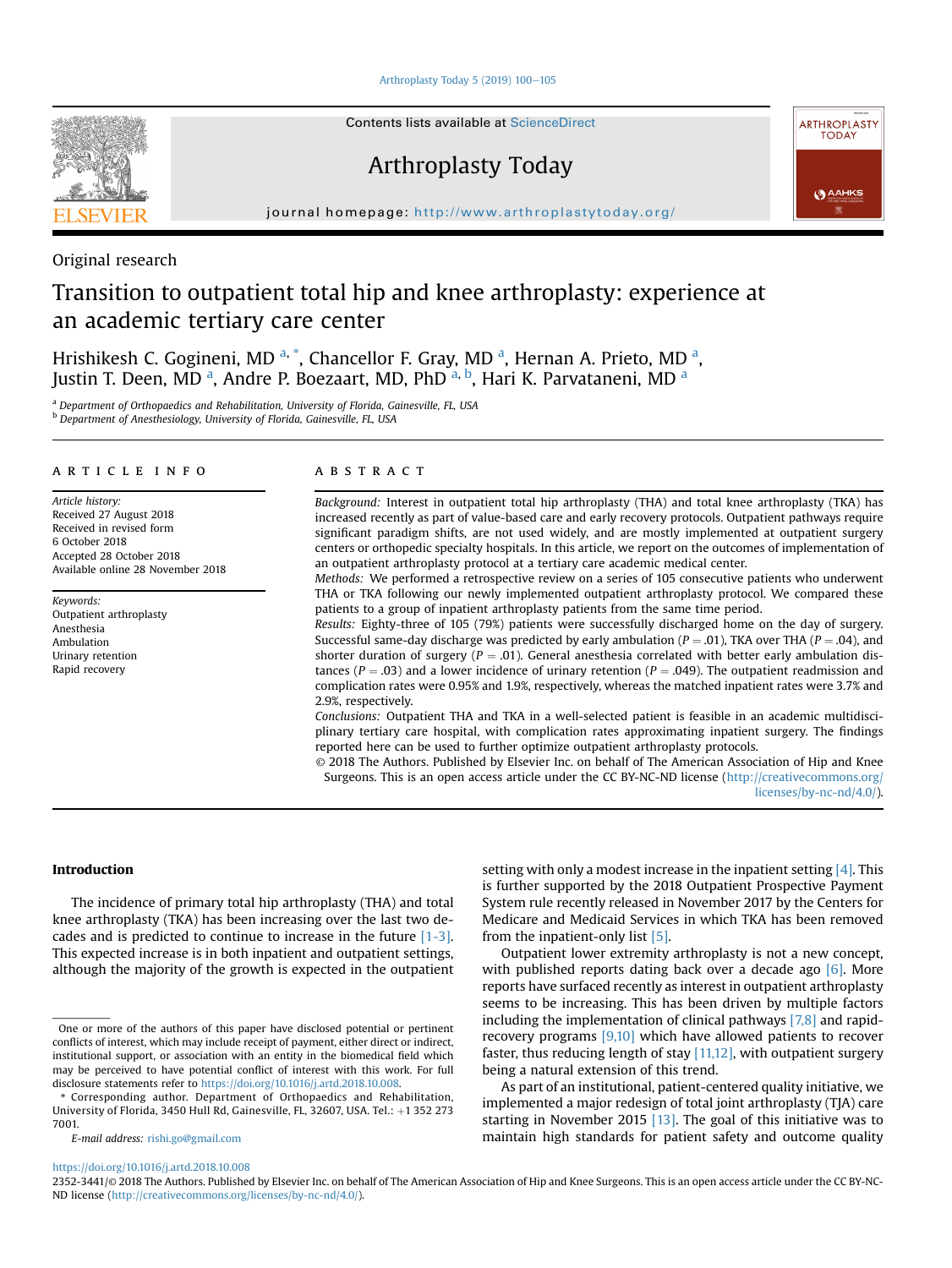while simultaneously reducing costs. This was a surgeon-led effort with engagement of a multidisciplinary task force consisting of anesthesiologists, acute pain specialists, case management, rehabilitation services, home care companies, hospital administrators, nursing leaders, and hospital quality and data personnel. Extensive changes were made in the preoperative, acute care, and postacute care periods. The redesign was focused on improved pain control, enhanced recovery, reduction in complications and readmissions, and reduced costs. Since its inception, there has been a consistent decrease in the hospital length of stay, reduced complications and readmissions, an increase in the rate of discharge to home, and a decrease in the rate of discharge to skilled nursing facilities [\[13\]](#page-5-0).

As the redesign progressed, a subset of patients consistently met criteria for discharge on the day of surgery. There was no process in place to facilitate same-day discharge, so the natural evolution of our care redesign was to then develop an outpatient arthroplasty program. It should be noted that our care setting is a large tertiary care academic medical center, unlike the majority of published studies on outpatient arthroplasty programs that typically were performed in ambulatory surgery centers or orthopedic specialty hospitals [\[14-16\]](#page-5-0). Transition to outpatient surgery at orthopedic specialty hospitals (or facilities that have streamlined processes focused on musculoskeletal surgery) has been historically more feasible. There are no studies published on this transition at large multispecialty tertiary care centers where these types of transitions are typically more challenging.

We therefore sought to review the feasibility and outcomes related to the implementation of an outpatient arthroplasty protocol in a non-orthopedic multispecialty hospital setting. The primary outcome measure was the rate and predictors of successful same-day discharge to home. Our secondary outcomes were to compare readmissions and complications between the outpatient TJA patients and a loosely matched cohort of inpatients from the same time period.

#### Material and methods

#### Study design

After institutional review board approval was obtained, we conducted a retrospective chart review of a consecutive series of patients who were selected for our outpatient arthroplasty protocol. The protocol initiative was first implemented in December 2016, and the institutional review board approval period was from the beginning of the initiative up to March 2018. Surgeries were conducted at our hospital, a 1000-bed tertiary care multispecialty academic medical center. This institution is also the primary referral center for several counties, a level 1 trauma center, and a teaching hospital where resident and fellow education is an important commitment.

Data points included success or failure of same-day discharge, type of anesthesia (general vs spinal), method of regional anesthesia, duration of surgery, length of stay in the postanesthesia care unit (PACU) before discharge, ambulation distances (on the first attempt as well as total for the day in PACU) and time to first ambulation in PACU, patient complaints during physical therapy, preoperative hemoglobin levels, urinary retention rates, length of hospital stay for patients who failed to be discharged on the same day, unexpected visits to our after-hour orthopedic clinic and emergency room (ER), and readmissions and complications.

# Outpatient protocol

Based on published studies [\[17-23\],](#page-5-0) we established social, medical, surgical, and other inclusion criteria, which are summarized in Table 1.

#### Table 1

| Inclusion criteria for outpatient protocol. |  |  |  |
|---------------------------------------------|--|--|--|
|---------------------------------------------|--|--|--|

| Surgical factors                                   | Medical factors                                                                                                                                                  | Social factors                                          |
|----------------------------------------------------|------------------------------------------------------------------------------------------------------------------------------------------------------------------|---------------------------------------------------------|
| Primary THA or TKA<br>First/second case of the day | Age $<$ 75 v<br>BMI < 35<br>No anemia, COPD, CHF<br>No cirrhosis<br>No VTE history<br>No spinal stenosis<br>No BPH<br>No chronic narcotics<br>Surgeon discretion | RAPT > 10<br>Proximity to hospital<br>Private insurance |

BMI, body mass index; BPH, benign prostate hyperplasia; CHF, congestive heart failure; COPD, chronic obstructive pulmonary disease; RAPT, risk assessment and prediction tool; VTE, venous thromboembolism.

Risk assessment and prediction tool is used to predict the discharge destination of patients undergoing elective hip and knee arthroplasties [\[24\].](#page-5-0)

Structured care pathways were developed for the preoperative, perioperative, and postoperative periods to ensure that care was streamlined and all care providers were coordinated with regard to common goals and expectations. The preoperative pathway first began with careful discussion with the patients about the outpatient surgery protocol. For those patients who had met the inclusion criteria, all were required to also participate in our institutional joint-replacement education program. Finally, patients were evaluated by our preanesthesia clinic, and full instructions regarding perioperative medication use and postoperative pain management and education regarding the continuous and other nerve blocks were provided. All patients were scheduled for the first or second surgical case of the day. Arrangements for outpatient or home physical therapy were made, and standard arthroplasty preoperative and postdischarge instructions were reviewed. A record of all outpatient candidates was maintained by our nurse navigator, and all clinical records were kept in our electronic medical record system (Epic, Verona, WI).

The perioperative pathway was broken down into four phases: (1) the block procedure room (BPR), (2) operating room (OR), (3) early PACU, and (4) transition area. In the BPR, all patients underwent insertion of a continuous femoral nerve block (CFNB) using stimulating catheters (Arrow UltraCath; TeleFlex, Richmond, VA) with or without ultrasound assistance, and patients scheduled for TKA received an ultrasound-guided modified infiltration in the Interspace between the Popliteal Artery and the Capsule of the posterior Knee (IPACK) block. The modification involves liberal periarterial injection as well as IPACK of 20 mL of ropivacaine 0.5%. Patients who were scheduled for THA received only a CFNB, and the proceduralists aimed at advancing the catheters toward the lumbar plexus. The posterior capsules of the patients were intraoperatively infiltrated with a mixture of 20 mL of 0.25% bupivacaine and 1:200,000 epinephrine by the surgeon. After placing the CFNB, a bolus of 20 mL of ropivacaine 0.2% was administered through the catheter, which was then connected to a disposable infusion pump (ambIT; Summit Medical Products, Sandy, UT) that was set at a background infusion rate of 5 mL per hour of ropivacaine 0.2%, and a patient-initiated bolus of 5 mL locked out at 60 minutes between boluses or an elastometric disposable pump (AutoFuser; Teleflex, Wayne, PA) that was filled with 500 mL of 0.2% ropivacaine and set at an infusion rate of 5 mL per hour with no patient bolus facility. In the BPR, the patients were also asked to empty their bladders immediately before transfer to the OR.

In the OR, the use of indwelling urinary catheters was omitted, and spinal anesthesia or general anesthesia, with or without total intravenous anesthesia, was induced depending on the preferences of the patients, anesthesiologists, or surgeons. No attempt was made to randomize the patients for anesthetic type. Perioperative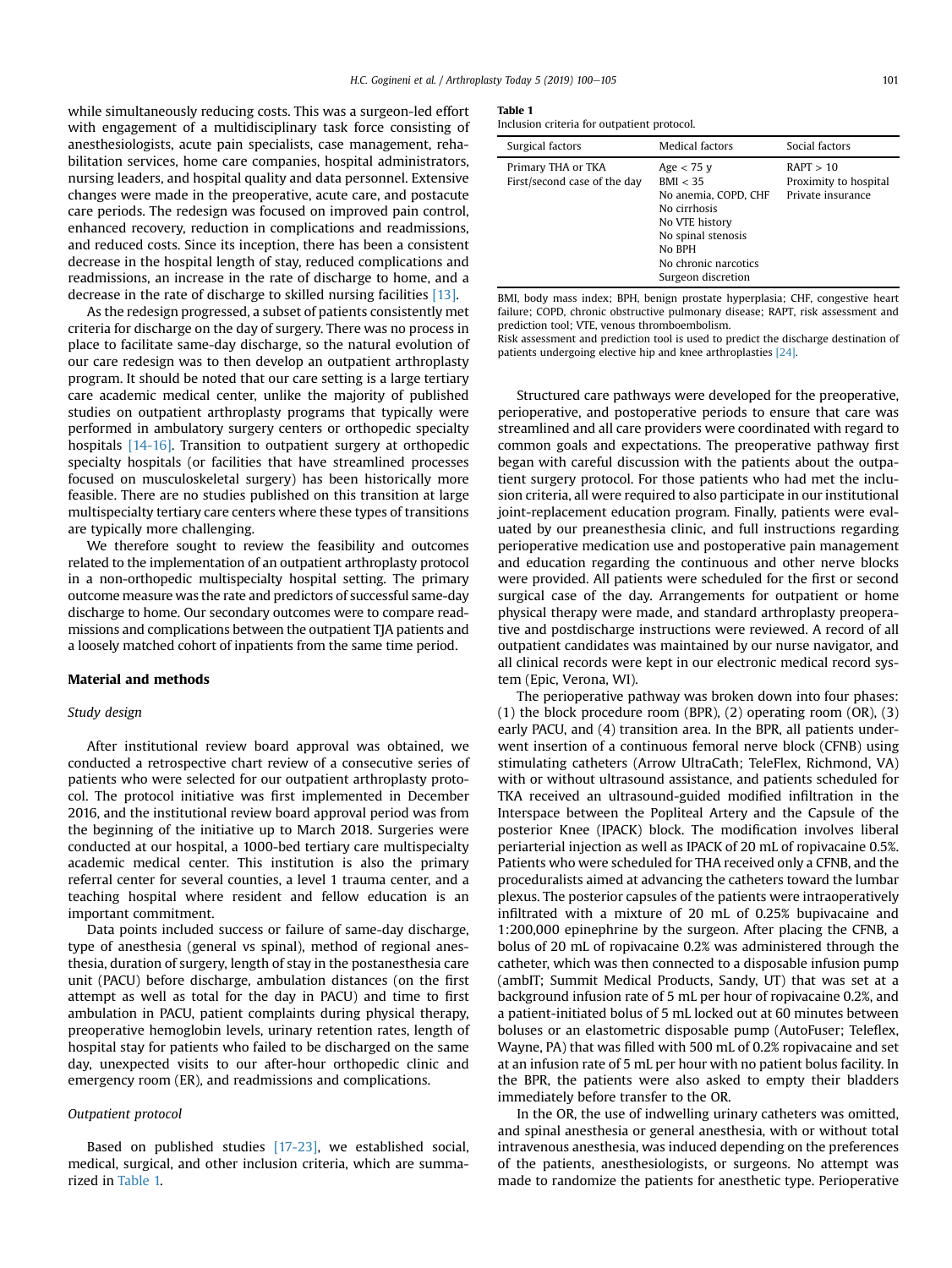medications administered are shown in Table 2, and the surgery proceeded in a standard fashion.

In the PACU, radiographs of the operated joints were obtained, and narcotics were minimized. Before any opioids were considered, a physician of the acute pain service (APS) would see the patient and evaluate the nerve block(s). If any of these were found to be insufficient, corrective actions were taken by the APS physicians which included small-dose single-injection ultrasound-guided subgluteal sciatic nerve blocks in case of severe posterior knee pain (after the sciatic nerve motor function had been evaluated), injecting a 10-mL bolus through the CFNB catheter if the pain was anterior to the hip or knee, or a single-injection ultrasound-guided obturator nerve block in case of posterior hip pain. Ultrasound bladder scans were performed as per our urinary retention protocol (in-and-out catheterization for >800 mL) upon admission to the PACU and thereafter every 2 hours. Within two hours of arrival in the PACU, patients were expected to start working with physical therapy to ambulate.

Case managers confirmed discharge needs, durable medical equipment, and home care arrangements. In the transition area, patients received further verbal and written instructions and education on medications, wound care, management of the continuous nerve block site, infusion, and infusion pump, and follow-up

#### Table 2

| Perioperative medications.           |                                                   |
|--------------------------------------|---------------------------------------------------|
| Medication                           | Dosing information                                |
| Preoperative                         |                                                   |
| Pantoprazole                         | 40 mg PO                                          |
| Pregabalin (or gabapentin)           | 150-300 mg PO (600-1200 mg PO)                    |
| Tranexamic acid                      | 1 g IV before incision and at wound closing       |
| Continuous femoral nerve             | 20 mL bolus of 0.5% ropivacaine, infusion of      |
| block (CFNB)                         | 0.2% ropivacaine at pump settings $5/5/60/13$     |
| <b>IPACK for TKAs</b>                | 20 mL of 0.5% ropivacaine                         |
| Intraoperative                       |                                                   |
| <b>CFNB</b>                          | Infusion of 0.2% ropivacaine at pump              |
|                                      | settings $5/5/60/1a$                              |
| Spinal anesthesia single shot        | 10-15 mg bupivacaine                              |
| General anesthesia with              |                                                   |
| propofol $\pm$ inhalation            |                                                   |
| anesthetic agents                    |                                                   |
| Fentanyl                             | 50-100 mcg IV PRN                                 |
| Dexamethasone                        | 8 mg IV                                           |
| Acetaminophen                        | 1000 mg IV                                        |
| Ketorolac                            | 15-30 mg IV                                       |
| Ondansetron                          | $4-8$ mg IV                                       |
| Postoperative                        |                                                   |
| <b>CFNB</b>                          | Infusion of 0.2% ropivacaine at pump              |
|                                      | settings $5/5/60/1a$                              |
| Aspirin                              | 81 mg BID PO for 6 weeks for VTE                  |
|                                      | prophylaxis                                       |
| Acetaminophen                        | 500-1000 mg PO TID as first-line analgesic        |
| Ibuprofen, naproxen, or              | NSAID of patient's choice for 2 weeks, if         |
| celecoxib                            | tolerated                                         |
| Tramadol                             | 50-100 mg PO q8h PRN as first-line<br>analgesic   |
| Hydrocodone-                         | 1-2 tabs PO q4-6h PRN as second-line              |
| acetaminophen, 5-325 mg <sup>b</sup> | analgesic                                         |
| Oxycodone, 5 mgb                     | 1-2 tabs PO q4-6h PRN as second-line<br>analgesic |

is temoral nerve block; IPACK, Interspace between the Popliteal Artery and the Capsule of the posterior Knee; IV, intravenous; NSAID, nonsteroidal anti-inflammatory drug; PO, orally; PRN, as needed; TID, three times a day.

Settings for a pain pump device representing 5 mL/h of continuous infusion, 5 mL of a patient demand dose, 60-minute lockout, and one patient demand dose per lockout period.

**b** Hydrocodone-acetaminophen was our preferred prescription, but if a patient had an allergy to or could not tolerate this medication, they were instead prescribed oxycodone.

instructions were given. The second antibiotic dose was administered, and physical therapy was continued. Patients were discharged and transferred to their vehicle after meeting established criteria: adequate ambulation and pain control, no nausea or vomiting, and normal bladder function.

Of note, unlike prior series on outpatient arthroplasty, all surgeries were performed as normal in the usual inpatient ORs, and patients were transferred to the general multispecialty inpatient PACU. There were no changes made to this protocol and no dedicated outpatient ORs, recovery rooms, or staffing. The only change was that once admitted to the PACU, patients worked with physical therapy and were discharged later in the day if criteria were met. If this was not deemed to be safe, they were admitted to the inpatient unit.

The postoperative pathway consisted of regular follow-up via telephone (on postoperative day 1, 2, 4, and 7), performed by our nurse navigator. All patients were seen at home on the evening of discharge by a home care nurse. Separate follow-up was also performed by the APS physicians and nurses until discontinuation of the CFNB, which was removed by the home care nurse. Surgeons of our arthroplasty division were available during regular clinic hours if patients needed to be seen unexpectedly. Furthermore, our orthopedic department offered an after-hour orthopedic clinic facility which functioned in the evening hours every day as an orthopedic urgent care and could also be used by our outpatient arthroplasty patients when needed. Follow-up clinic visits were routinely performed at two weeks (for TKAs only), 6 weeks, and 9-12 month points.

For our retrospective review, we included all patients who had agreed to participate in the outpatient arthroplasty protocol at their preoperative clinic visit and who were judged by the surgeon to satisfy the inclusion criteria. This cohort included some patients who elected transition to a brief inpatient stay on the day of surgery, using an intention-to-treat type analysis [\[25,26\].](#page-5-0)

#### Inpatient protocol

Inpatient data during the same time frame were accessed for comparison. The outpatient data set was compared to an inpatient data set, which was loosely matched for age, body mass index, and surgeon using Business Objects/SAP suite of software (BusinessObjects XI, San Jose, CA), from our electronic medical record. More stringent matching with additional parameters was not possible due to a limitation of our software. Variables obtained included demographics, hospital length of stay, readmissions, and complications. Insurance data were used to eliminate noncommercial insurance patients (matching the outpatient group) to reduce selection bias and confounding variables.

# Statistical analysis

Within our outpatient data set, we performed multivariate regression analyses to test for statistically significant relationships, using IBM SPSS Statistics, version 25 (IBM, Chicago, IL). Coefficients and odds ratios, depending on whether it was a scaled outcome or a categorical outcome, respectively, were obtained for all relationships. To further confirm our statistical findings, simpler one-onone statistical tests were also used: (1) Chi-square and analysis of variance tests were used for categorical variables; (2) t-tests and Mann-Whitney tests were used for comparing means (for normal and non-normal distributions, respectively); (3) Pearson and Spearman correlation coefficients for testing scaled variables (again for normal and non-normal distributions, respectively).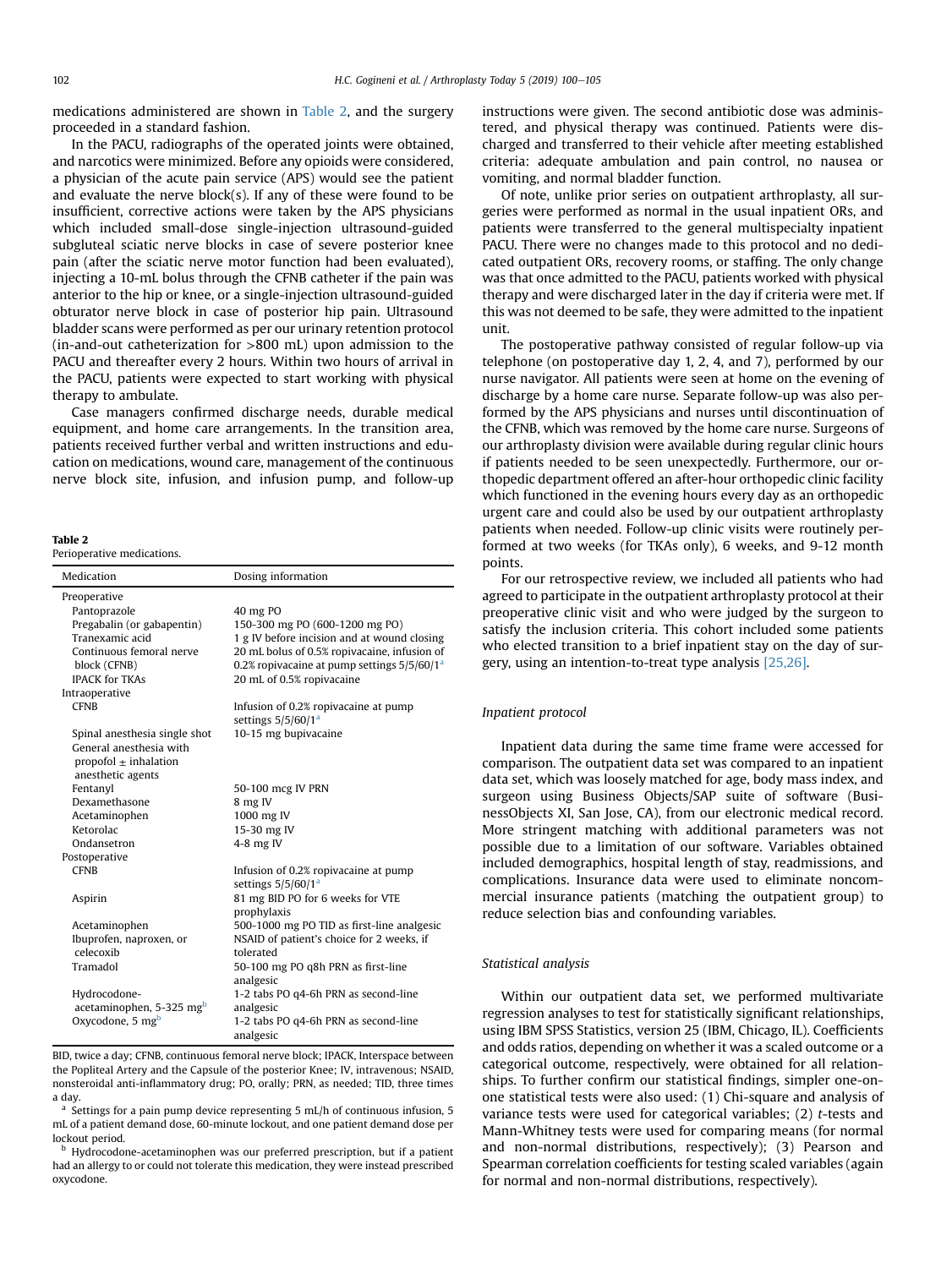One hundred and five patients agreed to outpatient THA and TKA at their final preoperative clinic visit. Forty-nine patients (47%) underwent THA, and 56 patients (53%) underwent TKA. Demographic and outcome data for the outpatient group are shown in Table 3. The overall rate of successful discharge to home on the same day in our outpatient arthroplasty group was 79% (83/105).

Predictors of successful discharge were identified to be type of surgery (THA vs TKA), duration of surgery, and first ambulation distance (FAD) (Table 4). Several metrics were identified which predicted some of these parameters and are summarized in Table 5. No preoperative factors achieved both statistical and clinical significance.

# Type of surgery

Patients who underwent TKA had a higher likelihood of discharge than those who underwent THA (88% vs 69%; odds ratio, 8.02;  $P = .04$ ).

# Duration of surgery

The likelihood of same-day discharge increased as the surgical durations decreased (odds ratio, 1.07;  $P = .01$ ). The duration of surgery itself was predicted by age (coefficient,  $-0.98$ ;  $P < .01$ ) and gender (coefficient,  $-9.62$ ;  $P = .04$ ), specifically female and older patients tended to have shorter surgeries.

### First ambulation distance in PACU

Patients who ambulated further on their first attempt in PACU had a higher likelihood of going home on day zero (odds ratio, 1.05;  $P = .01$ ). The best predictors of FAD were general anesthesia (coefficient, 22.21;  $P = .03$ ) and TKA (coefficient, 25.82;  $P = .04$ ). FAD also was predictive of total ambulation distance (TAD) in PACU (coefficient,  $0.70$ ;  $P < .01$ ), although TAD was not by itself predictive of successful same-day discharge.

### Table 3

Demographic and outcome data of the outpatient group.

| Variable                                          | Value            |
|---------------------------------------------------|------------------|
| Age in years, mean (range)                        | 57.3 (24-80)     |
| Gender, no. of patients, male: female             | 57:48            |
| Body mass index in $\text{kg/m}^2$ , mean (range) | 30.0 (18.8-43.3) |
| Type of surgery, no. of patients, THA:TKA         | 49:56            |
| ASA 1, no. of patients                            | 4                |
| ASA 2, no. of patients                            | 58               |
| ASA 3, no. of patients                            | 40               |
| Anesthesia type, no. of patients, general: spinal | 43:62            |
| Duration of surgery in minutes, mean (range)      | 106 (70-183)     |
| PACU length of stay in minutes, mean (range)      | 351 (172-613)    |
| Time to first ambulation in minutes, mean (range) | 186 (16-428)     |
| FAD in feet, mean (range)                         | 43 (0-200)       |
| TAD in feet, mean (range)                         | 88 (0-290)       |
| Preoperative Hgb in g/dL, mean (range)            | 14.3 (11.4-17.7) |
| Hospital length of stay in days, mean (range)     | $0.24(0-2)$      |
| Urinary retention, no. of patients                | 23               |
| Orthostatic hypotension, no, of patients          | 13               |
| Successful same-day discharge rate                | 83/105 (79%)     |

ASA, American Society of Anesthesiologists Physical Status Classification System. Time to first ambulation is the duration from entering PACU to the first successful ambulation attempt.

First ambulation distance (FAD) is the distance ambulated on the first attempt in PACU.

Total ambulation distance (TAD) is the total distance ambulated throughout the day in PACU.

Preoperative Hgb is the most recent hemoglobin level before surgery.

#### Table 4

Predictors of successful same-day discharge.

|                                                        | Patient<br>discharged | Patient<br>admitted | P-value |
|--------------------------------------------------------|-----------------------|---------------------|---------|
| Type of surgery (% of cases)                           |                       |                     |         |
| <b>TKA</b>                                             | 88%                   | 12%                 | .04     |
| <b>THA</b>                                             | 69%                   | 31%                 |         |
| Mean duration of surgery (min)                         | 103                   | 119                 | .01     |
| Mean first ambulation distance (FAD)<br>in PACU (feet) | 52                    | 9                   | .01     |

Data and statistical results for only the predictors of same-day successful discharge are presented.

FAD is the distance ambulated on first attempt in PACU.

# Urinary retention

Urinary retention, defined as any patient needing in-and-out catheterization, was more common with spinal anesthesia (odds ratio, 3.86;  $P = .049$ ) and resulted in longer PACU stays (coefficient, 0.36;  $P < .01$ ). Based on our postoperative urinary retention protocol, the bladders of five patients (11.6%) had to be emptied by inand-out catheterization in the patients who received general anesthesia vs 18 patients (29%) who received spinal anesthesia.

#### PACU stay

The average duration of PACU stay for patients successfully discharged on the same day was 351 minutes, and for the standard inpatient group, it was 236 minutes. The amount of time spent in PACU before ambulation (first ambulation time), for outpatients, was an average of 186 minutes.

# Causes of failed discharge and ER visits

The causes of failure of same-day discharge resulting in admission are summarized in [Table 6](#page-4-0). There were a total of eight visits (7.6%) to the after-hour orthopedic clinic and 12 visits (11.4%) to the ER. The reasons for and timing of ER visits are shown in [Table 7.](#page-4-0)

# Matched inpatient cohort

Data reflecting the comparisons of lengths of hospital stay, readmission rates, and complication rates, between the outpatient and inpatient groups, are shown in [Table 8.](#page-4-0)

#### Table 5

Statistically significant results of the outpatient group.

| Relationship                                                       | P value (odds ratio or<br>coefficient) |
|--------------------------------------------------------------------|----------------------------------------|
| Increasing age $\rightarrow$ decreasing duration of surgery        | $< 0.01 (-0.98)$                       |
| Female gender $\rightarrow$ decreasing duration of surgery         | $.04(-9.62)$                           |
| General anesthesia $\rightarrow$ increased FAD                     | .03(22.21)                             |
| $TKA \rightarrow increased FAD$                                    | .04(25.82)                             |
| Farther $FAD \rightarrow Farther TAD$                              | < 01(0.70)                             |
| Spinal anesthesia $\rightarrow$ higher urinary retention incidence | .049(3.86)                             |
| Higher urinary retention incidence $\rightarrow$ longer PACU       | < 01(0.36)                             |
| length of stay                                                     |                                        |
| Shorter duration of surgery $\rightarrow$ higher successful        | .01(1.07)                              |
| discharge rate                                                     |                                        |
| Farther FAD $\rightarrow$ higher successful discharge rate         | .01(1.05)                              |
| $TKA \rightarrow higher$ successful discharge rate                 | .04(8.02)                              |

FAD, first ambulation distance; TAD, total ambulation distance.

All of the above relationships are statistically significant.

Odds ratios were used when the dependent variables were categorical data, and coefficients, when the dependent variables were continuous data.

FAD is the distance ambulated on first attempt in PACU.

TAD is total ambulation distance in PACU.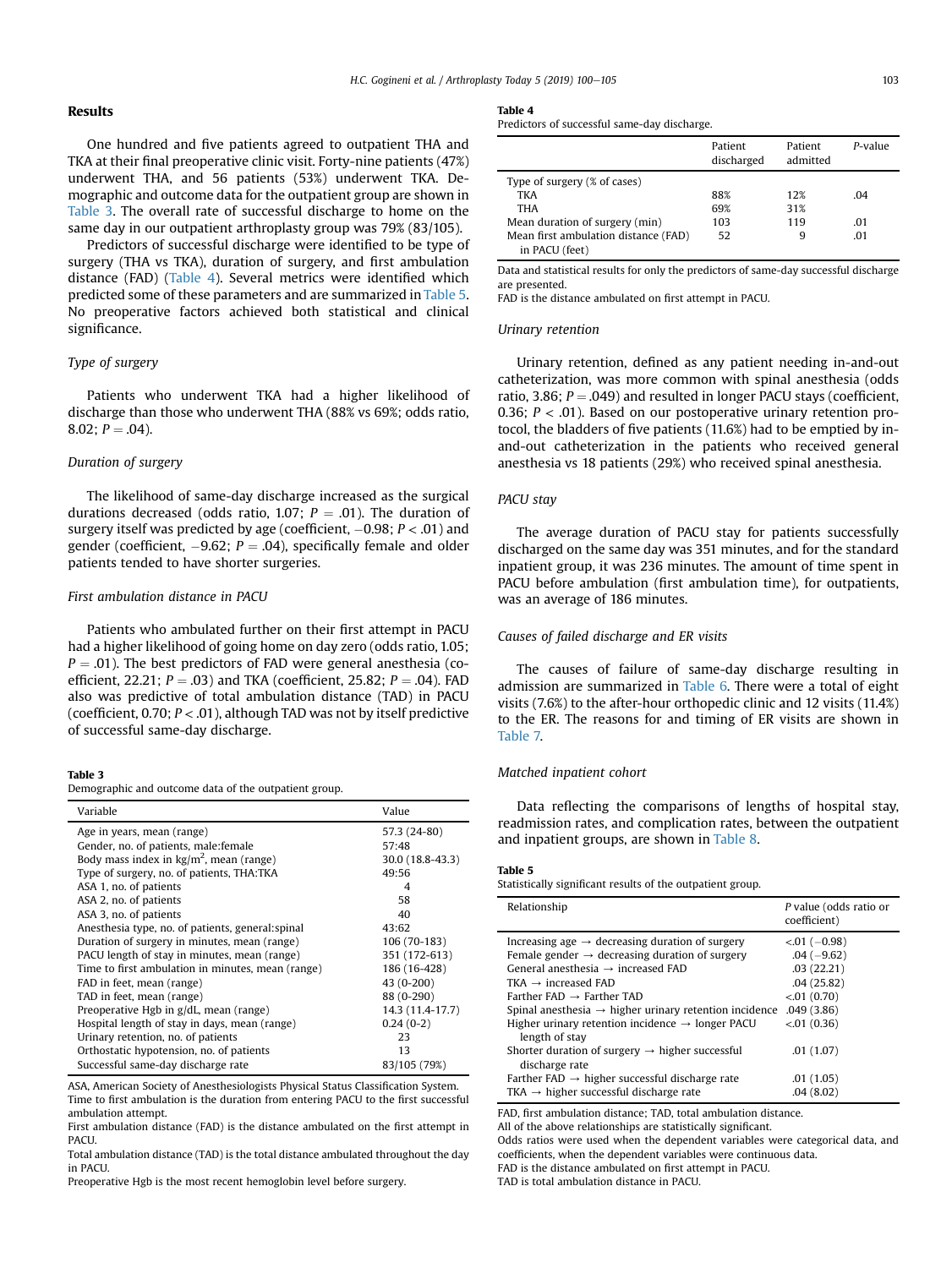#### <span id="page-4-0"></span>Table 6

Reasons for admission when unable to discharge same day.

| Reason for admission    | Number of times reason was implicated |
|-------------------------|---------------------------------------|
| Orthostatic hypotension | 8                                     |
| Patient decision        | 5                                     |
| Urinary retention       |                                       |
| Nausea                  | 4                                     |
| Leg buckling            | 3                                     |
| Pain                    | 3                                     |
| Bilateral leg weakness  | 2                                     |
| Foot drop               | 2                                     |
| Chest pain              |                                       |
| Pain pump not available |                                       |

Some patients stayed for more than one reason.

# Discussion

Outpatient and early discharge total joint arthroplasty is increasing in the United States as perioperative protocols including early mobilization, multimodal pain management, and regional anesthesia have optimized the postoperative course significantly [\[6-12\].](#page-5-0) Our rate of discharge on the day of surgery (79%) was lower than that reported by previously published studies. Hoffmann et al. published a systematic review showing discharge rates for ten separate studies, with a cumulative successful same-day discharge rate of 94.5% over a total of 1009 patients; however, the majority of these studies were conducted at ambulatory surgery centers or orthopedic specialty hospitals [\[27\].](#page-5-0) The setting for our study is a large tertiary care academic medical center, and our PACU is in the same building as our inpatient wards; thus, the trigger for admission may have a much lower threshold at our institution. For example, five patients changed their mind and decided to stay in the hospital but made this decision change at some point after their final preoperative clinic visit. They are included in the study because we followed an intention-to-treat analysis. There was also one admission attributed to the unavailability of a home-going pain pump. If these patients were excluded, our same-day discharge rate would certainly be higher (85%).

The distance that patients ambulated on their first attempt, or FAD, was an important predictor of success in the present study and one not found commonly in other similar studies. We found that there were significant associations between FAD and anesthesia type (general vs spinal anesthesia), as well as with type of surgery (THA or TKA). General anesthesia significantly correlated with a farther FAD in PACU. The type of anesthesia, however, did not seem to directly affect the TAD in PACU or TAD. This suggests that the effects of anesthesia on ambulation may be time sensitive, with

#### Table 7

Diagnoses/chief complaints of all ER visits within the outpatient group.

| Diagnosis/chief complaint     | Duration, postoperative      |
|-------------------------------|------------------------------|
| Chest pain                    | 6 d                          |
| Chest pain                    | 7 d                          |
| Chest pain                    | $2.5 \text{ mo}$             |
| Chest pain                    | $2.5 \text{ mo}$             |
| UTI                           | 3 d                          |
| UTI, pneumonia, UTI           | 8 d. 10 d. 17 d              |
| Urinary retention             | $3 \text{ mo}$               |
| Syncope                       | 1 d <sup>a</sup>             |
| Hip dislocation               | 6 wk and again 4 mo          |
| DVT check                     | 4 d                          |
| Traumatic wound dehiscence    | 1 d. Readmitted <sup>a</sup> |
| Allergic dermatitis from tape | 11 d                         |

DVT, deep vein thrombosis; UTI, urinary tract infection.

ER visits were monitored for up to 90 days.

<sup>a</sup> Only two ER visits were within 48 hours of surgery.

#### Table 8

Comparison of length of stay, complications, and readmissions between the outpatient and matched inpatient groups.

|                                           | Outpatients<br>$(n = 105)$ | Inpatients<br>$(n = 136)$ | P value |
|-------------------------------------------|----------------------------|---------------------------|---------|
| Age (years, mean)                         | 57.3                       | 53.9                      | .08     |
| Body mass index ( $\text{kg/m}^2$ , mean) | 30.03                      | 30.55                     | .46     |
| Length of stay (days, mean)               | 0.24                       | 1.53                      | < 01    |
| Readmission rate                          | 0.95%                      | 3.70%                     | .18     |
| Complication rate                         | 1.90%                      | 2.90%                     | .61     |

general anesthesia being more advantageous from an early ambulation standpoint. This early ambulation is certainly not to be discounted, as it suggested successful same-day discharge, with patients who walked farther on their first attempt in PACU, having a higher odds ratio of successful discharge. We should point out that the method of general anesthesia, such as total intravenous anesthesia or inhalational anesthesia, was not consistent, and details on this were not collected for this study. Overall, these patients could ambulate farther on their first attempt than patients who got spinal anesthesia. This is also supported by two previously published randomized controlled trials [\[28,29\].](#page-5-0)

The type of surgery, either THA or TKA, was also significantly correlated with FAD, with TKA patients walking farther than THA patients, which then correlated with successful same-day discharge. In addition, the type of surgery itself also significantly correlated directly with successful same-day discharge, with TKA patients having higher odds of same-day discharge than THA patients. Higher same-day discharge rates for TKA over THA patients have been shown in other studies [\[30\].](#page-5-0)

The type of anesthesia was also significantly correlated with urinary retention, with a higher incidence occurring in patients receiving spinal anesthesia. Urinary retention being associated with spinal anesthesia has been reported in other studies as well [\[31\]](#page-5-0). In our study, the presence of urinary retention did not directly correlate significantly with successful same-day discharge, but it did correlate with longer PACU stays.

The average PACU stay durations for the outpatients discharged on the same day and for the inpatient group are much longer in our institution than at ambulatory surgery centers performing outpatient arthroplasty [\[14,16\]](#page-5-0). In fact, even our average time to first ambulation (186 minutes) is longer than the average total recovery time in other studies (121-176 minutes) [\[14,16\].](#page-5-0) The long PACU duration in our study might be an inherent characteristic of large academic tertiary care centers with PACUs that cater to all types of surgeries, not only orthopedic. In our inpatient group, physical therapy did not routinely work with patients in PACU and would start mobilization after arrival on the inpatient unit. In our outpatient group, we requested our physical therapists to see all patients in the PACU, which itself was a change from their routine procedure and had inherent delays. Based on these results, having physical therapy treating patients even earlier might further improve outcomes. This change can be slow to implement in large institutions such as ours compared with ambulatory surgery centers.

The rate of visits to our hospital ER during the 90-day postoperative period was 11.4%, which is relatively high compared with other published studies [\[27\].](#page-5-0) However, most of these ER visits do not seem to be related to the arthroplasty surgery, such as chest pain 2.5 months later or urinary retention 3 months later. There was one patient who went to the ER due to allergic dermatitis from the surgical bandage. This could certainly have been handled at either our regular arthroplasty clinic or our after-hour orthopedic clinic, which indicates to us that there is likely some room for improvement in the education we provide to our patients regarding